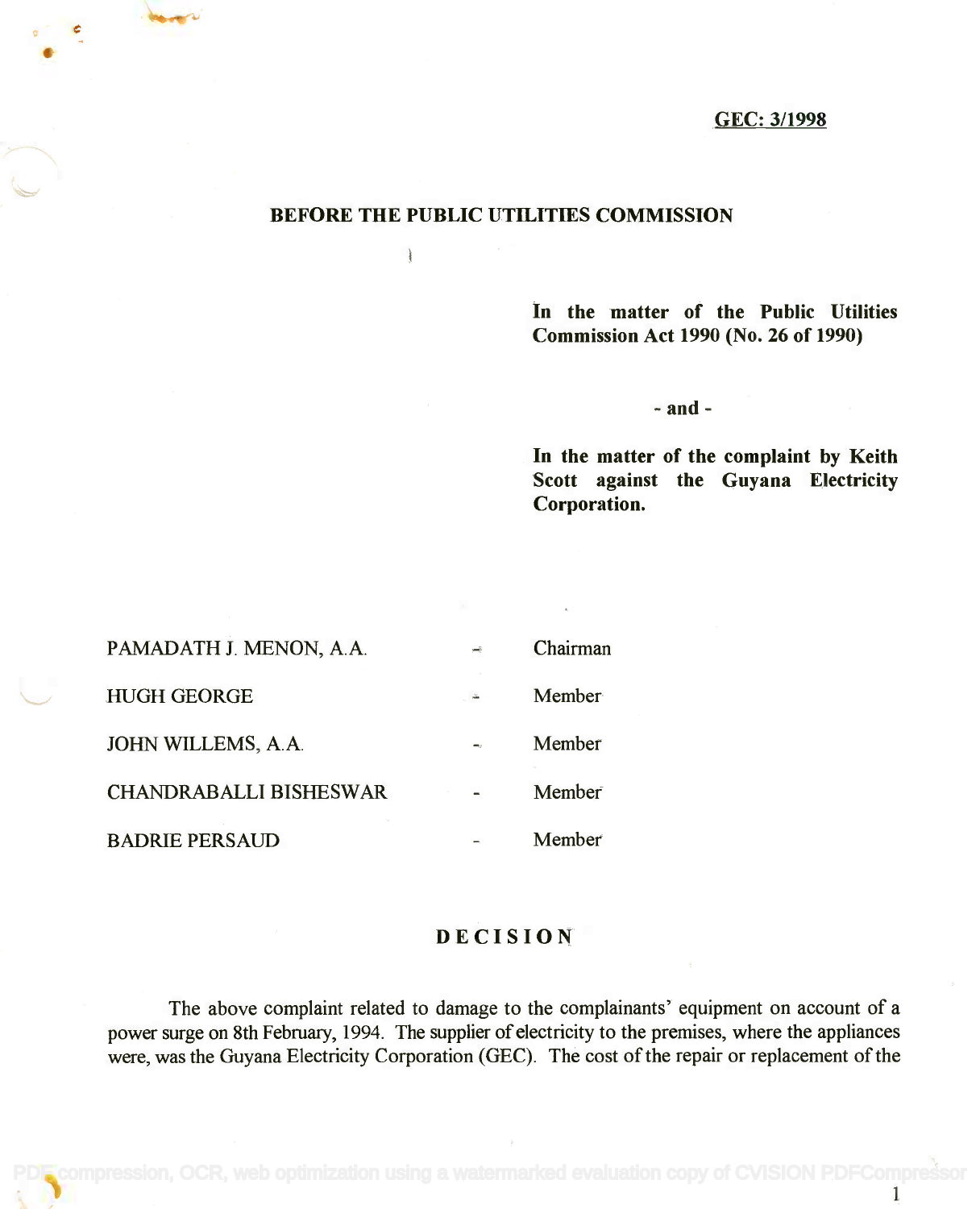damaged equipment was, according to the complainant, \$30,430.00.

2. As the complainant did not get redress from GEC, he applied to this Commission. This matter was first heard on 30th April and 9th July, 1996. At the end of the hearing on 9th July, 1996, the was first heard on 30th April and 9th July, 1996. At the end of the hearing on 9th July, 1996, the Chairman of this Commission pointed out that these were such small matters for which it was not Chairman of this Commission pointed out that these were such small matters for which it was not necessary to hire a hall and have long hearings over a few days and that the case could have been necessary to hire a hall and have long hearings over a few days and that the case could have been settled. settled.

3. Before the matter could be finally decided, this Commission was re-constituted. In January 3. Before the matter could be finally decided, this Commission was re-constituted. In January this year this Commission requested GEC to furnish a formal report on the status of the matter. As this year this Commission requested GEC to furnish a formal report on the status of the matter. As we did not get a reply from GEC, a hearing was scheduled for 1st July, 1998. At that hearing it was we did not get a reply from GEC, a hearing was scheduled for 1st July, 1998. At that hearing it was represented to us that the parties had agreed that GEC would pay to the complainant 75% of his represented to us that the parties had agreed that GEC would pay to the complainant 75% of his claim as the cost of repair or replacement of the damaged equipment and that they could not agree claim as the cost of repair or replacement of the damaged equipment and that they could not agree on the claim by the complainant for punitive damages. on the claim by the complainant for punitive damages.

4. Under section 27 (1) of the Public Utilities Commission Act 1990 (No. 26 of 1990) (the Act) 4. Under section 27 (1) of the Public Utilities Commission Act 1990 (No. 26 of 1990) (the Act) this Commission has power to award "compensation for loss or damage suffered by the consumer on this Commission has power to award "compensation for loss or damage suffered by the consumer on account of the failure of the public utility to comply with section 26 "of the Act. But under the Act account of the failure of the public utility to comply with section 26 "of the Act. But under the Act it has no power to award punitive damages. it has no power to award punitive damages.

5. However, since this Commission had to intervene and this matter was settled only after two 5. However, since this Commission had to intervene and this matter was settled only after two public hearings and a third one was scheduled, this Commission is inclined to award to the public hearings and a third one was scheduled, this Commission is inclined to award to the complainant costs under section 64 of the Act, which we fix at \$3000.00. complainant costs under section 64 of the Act, which we fix at \$3000.00.

6. In the light of the above discussions, we make the following.

## ORDER

(i) GEC shall pay to the complainant  $75%$  of his claim of 30,430.00, that is \$22,823.00. If this amount has not already been paid it will be paid by GEC to the complainant If this amount has not already been paid it will be paid by GEC to the complainant within one month from the date of this Order; and